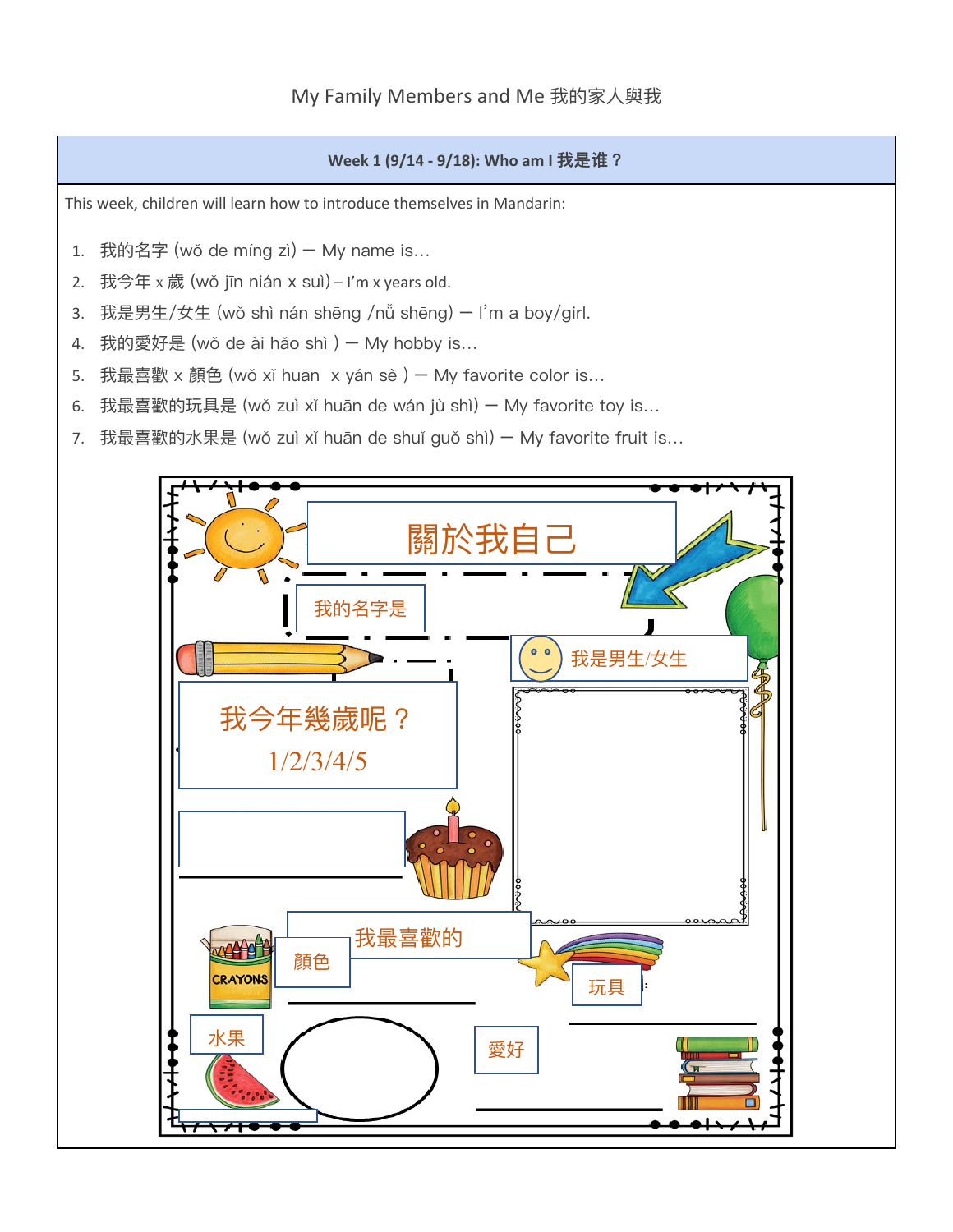## **Week 2 (9/21 - 9/25): Family Members 家庭成員**

This week, children will identity family members and relationships in Mandarin.

- 1. 這是我的家庭成員(zhè shì wǒ de jiā tíng chéng yuán) These are my family members.
- 2. 這是我的爸爸 (zhè shì wǒ de bà bà) This is my dad.
- 3. 這是我的媽媽 (zhè shì wǒ de mā mā) This is my mom.
- 4. 這是我的哥哥 (zhè shì wǒ de gē gē) This is my big brother.
- 5. 這是我的姐姐 (zhè shì wǒ de jiě jiě) This is my big sister.
- 6. 這是我的弟弟 (zhè shì wǒ de dì dì) This is my little brother.
- 7. 這是我的妹妹 (zhè shì wǒ de mèi mèi) This is my little sister.
- 8. 這是我的爺爺/外公 (zhè shì wǒ de yé yé/wài gōng) This is my grandpa.
- 9. 這是我的奶奶/外婆 (zhè shì wǒ de nǎi nǎi/ wài pó) This is my grandma.
- 10. 這是我的叔叔 (zhè shì wǒ de shū shū) This is my uncle.
- 11. 這是我的阿姨 (zhè shì wǒ de ā yí)  $-$  This is my aunt.
- 12. 這是我的寵物 (zhè shì wǒ de chǒng wù) This is my pet.
- 13. 我的 xx 喜歡... (wǒ de xx xǐ huān...)  $-$  My xx likes ...

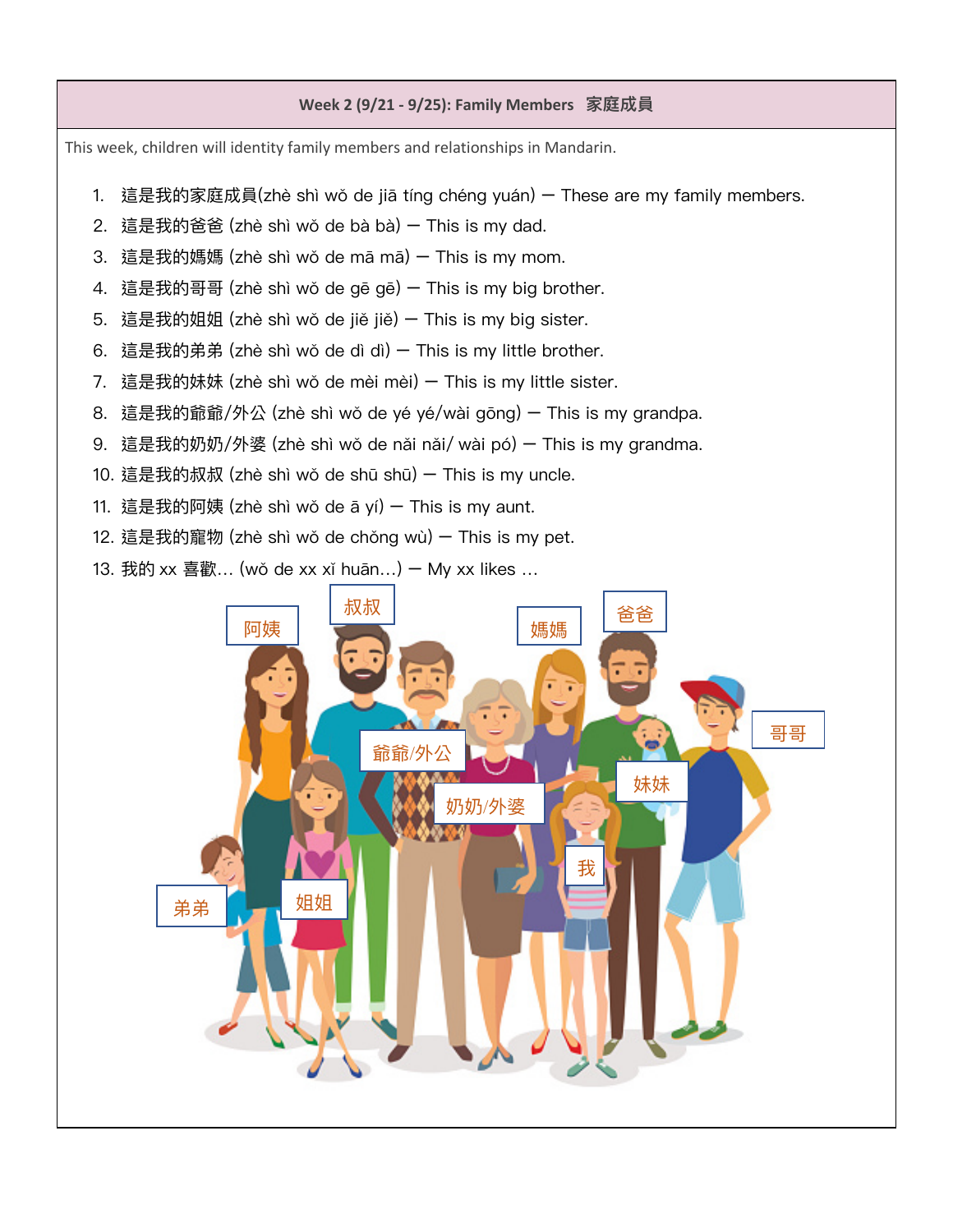| Week 3 (9/28 -10/2): Review Week 複習週                                                                                                                                                                                                                                                                                             |  |  |  |  |
|----------------------------------------------------------------------------------------------------------------------------------------------------------------------------------------------------------------------------------------------------------------------------------------------------------------------------------|--|--|--|--|
| This week, children will review what they have learned from last week 1 & 2 and practice to talk about themselves<br>and their family members in Mandarin.                                                                                                                                                                       |  |  |  |  |
| 大家好。我的名字是____, 我今年____歲。我是男生/女生。我最喜歡的顏色是_____色,我最喜歡的水果是<br>_____, 我最喜歡的玩具是______。我還喜歡___________。這是我的家庭成員。這是我的______, 他/她喜歡<br>$\overline{\phantom{a}}$ $^{\circ}$                                                                                                                                                               |  |  |  |  |
| dà jiā hǎo · wǒ de míng zì shì ____, wǒ jīn nián ____ suì · wǒ shì nán shēng /nǚ shēng · wǒ zuì xǐ huān de yán sè shì<br>______sè ,wǒ zuì xǐ huān de shuǐ guǒ shì _____, wǒ zuì xǐ huān de wán jù shì _______。wǒ hái xǐ huān ____________。zhè<br>shì wǒ de jiā tíng chéng yuán · zhè shì wǒ de ______, tā /tā xǐ huān ________ · |  |  |  |  |
| Hi everyone! My name is ___, I'm ___ years old. I'm a boy/girl. My favorite color is ___, my favorite fruit is<br>and my favorite toy is ____. I also like to ______. These are my family members, and this is my _____,<br>he/she likes _____.                                                                                  |  |  |  |  |
|                                                                                                                                                                                                                                                                                                                                  |  |  |  |  |
| Resources                                                                                                                                                                                                                                                                                                                        |  |  |  |  |
| Ya-Ya Songs:                                                                                                                                                                                                                                                                                                                     |  |  |  |  |
| 如果你很開心 (if you are happy)                                                                                                                                                                                                                                                                                                        |  |  |  |  |
| 你喜歡吃水果嗎 (Do you like fruits?)                                                                                                                                                                                                                                                                                                    |  |  |  |  |
| *Ya-Ya songs and topic related videos which are made by our teachers will be uploaded on the "parent login" page by<br>the end of each week.                                                                                                                                                                                     |  |  |  |  |
| <b>External Songs and Videos:</b>                                                                                                                                                                                                                                                                                                |  |  |  |  |
| Songs:<br>手指家庭 (The Finger Family)<br>https://www.youtube.com/watch?v=4TA2iKi_kPY                                                                                                                                                                                                                                                |  |  |  |  |
| Videos:<br>Story - Who am I?<br>https://www.youtube.com/watch?v=J6VPOLydcAw<br>Story -- Doggie Ah-Guang's Family<br>https://www.youtube.com/watch?v=5Q_VVMkKdBk                                                                                                                                                                  |  |  |  |  |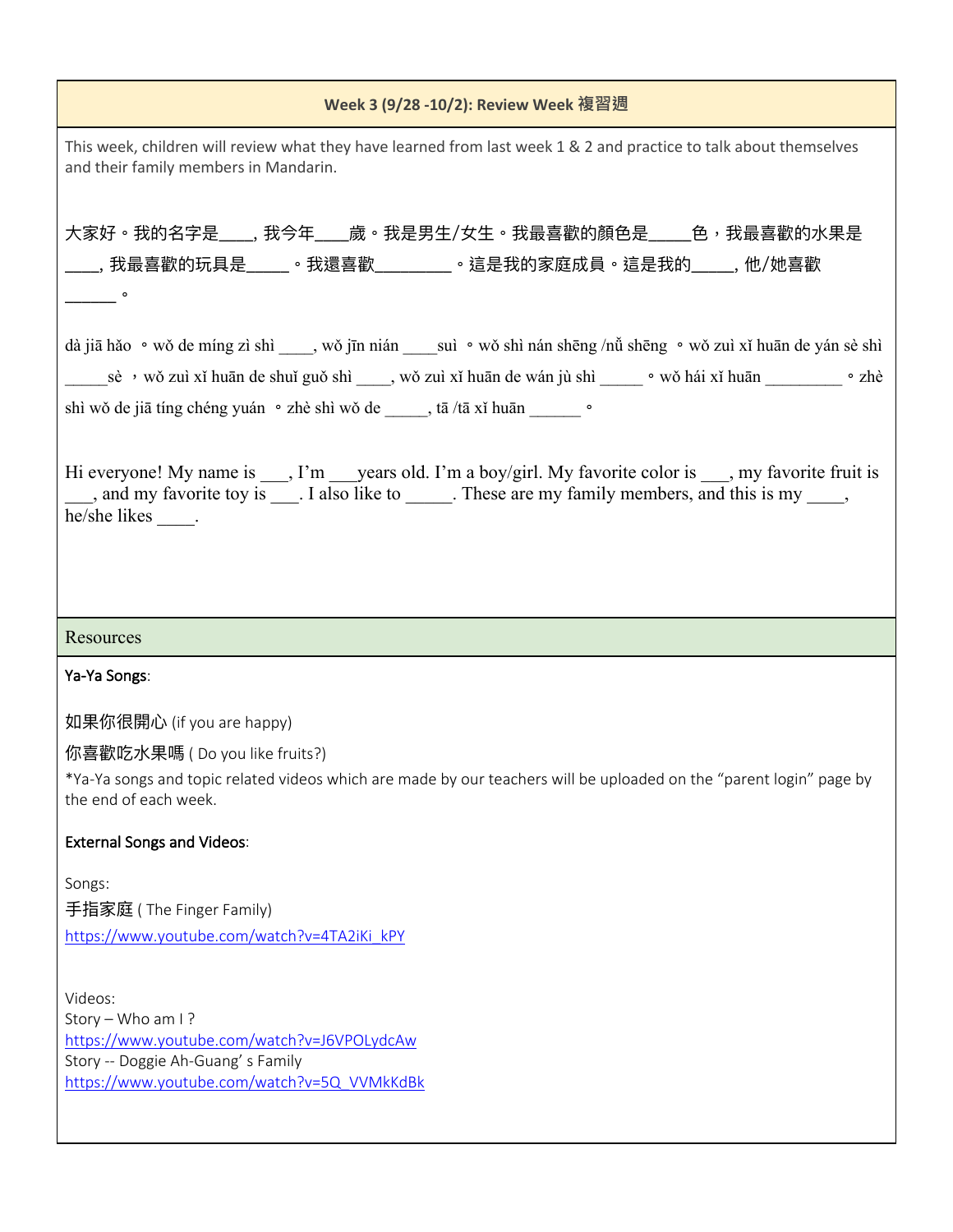| <b>September Vocabulary List</b>                                                                                                   |          |                        |  |  |
|------------------------------------------------------------------------------------------------------------------------------------|----------|------------------------|--|--|
| 首我介绍                                                                                                                               | 自『我を介書紹』 | self-introduction      |  |  |
| 战我                                                                                                                                 | 我        | $I$ /me                |  |  |
| 资                                                                                                                                  | 你?       | you                    |  |  |
| tā<br>她                                                                                                                            | 她        | she/her                |  |  |
| tā<br>他                                                                                                                            | 他        | him                    |  |  |
| 嘴字                                                                                                                                 | 名奖字      | name                   |  |  |
| 剔岁                                                                                                                                 | 歲        | year                   |  |  |
| mán shēng<br>男生                                                                                                                    | 男经生      | boy                    |  |  |
| <sup>nǚ shēng</sup>                                                                                                                | 女法生      | girl                   |  |  |
| 晶是                                                                                                                                 | 是产       | am/is/are              |  |  |
|                                                                                                                                    |          |                        |  |  |
| jiā tíng chéng yuán<br>家庭成员                                                                                                        | 家装庭热发量   | family members         |  |  |
| 營爸                                                                                                                                 | 爸※爸※     | dad                    |  |  |
| 精妈                                                                                                                                 | 媽?媽?     | mom                    |  |  |
| 骨哥                                                                                                                                 | 哥《哥》     | big brother            |  |  |
| <sup>jiě</sup><br>姐姐                                                                                                               | 姐装姐装     | big sister             |  |  |
| ●弟弟                                                                                                                                | 弟参弟参     | little brother         |  |  |
| mèi mèi<br>妹妹                                                                                                                      | 妹%妹      | little sister          |  |  |
| 等爷                                                                                                                                 | 爺☆爺☆     | grandpa (dad's father) |  |  |
| $\stackrel{\scriptscriptstyle\mathsf{in\,\,olimits}}{\mathcal{W}}\stackrel{\scriptscriptstyle\mathsf{in\,\,olimits}}{\mathcal{W}}$ | 奶熟奶      | grandma (dad's mother) |  |  |
| <sup>wài gōng</sup><br>外公                                                                                                          | 外炎       | grandpa (mom's father) |  |  |
| <sup>wài pó</sup><br>外婆                                                                                                            | 外参婆多     | grandma (mom's mother) |  |  |
| <sup>shū shū</sup><br>叔叔                                                                                                           | 叔《叔》     | uncle                  |  |  |
| 向姨                                                                                                                                 | 阿难       | auntie                 |  |  |
| 激是                                                                                                                                 | 這是       | this is                |  |  |
| <sup>wǒ de</sup><br>我的                                                                                                             | 我診的      | my                     |  |  |
| <sup>péng yǒu</sup><br>朋友                                                                                                          | 朋を友え     | friend                 |  |  |
| <sup>chǒng wù</sup><br>宠物                                                                                                          | 寵 物 x    | pet                    |  |  |